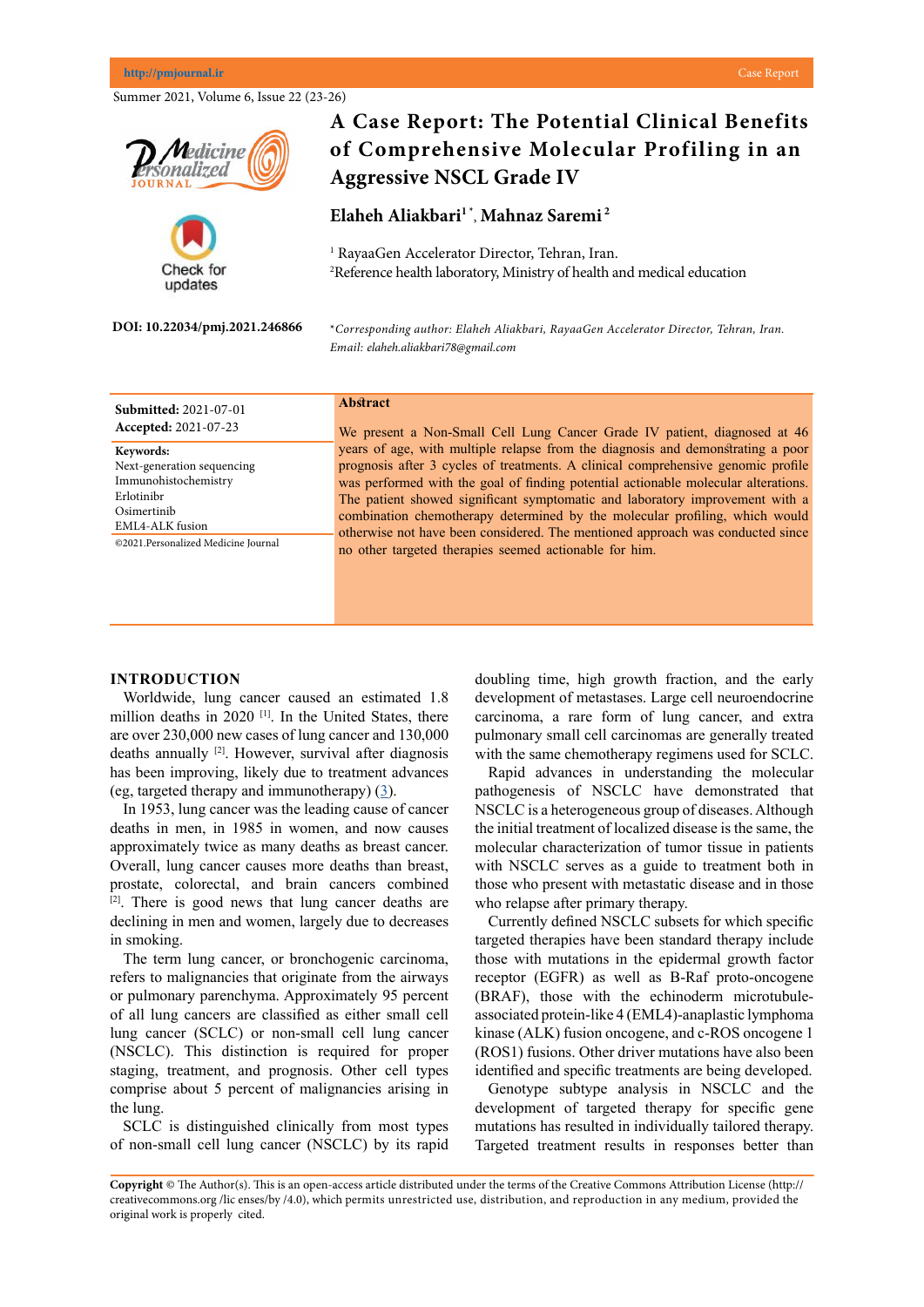that with standard chemotherapy for subtypes of NSCLC including epidermal growth factor receptor (EGFR), anaplastic lymphoma kinase (ALK), and c-ROS oncogene 1 (ROS1) mutations, and others [3]. Using multiplexed assays, one group identified driver mutations in over 60 percent of more than 700 patients with adenocarcinomas.

## **CASE REPORT**

In November 2011, a 46-years-old male patient, with no history of smoking, referred with chronic cough.

A CT scan of the chest revealed a large nodule about 28\*20 mm with speculation and air bronchogram at left Lobe with adjacent pleural thickening which was doubted to be BAC.

Also multiple small adenopathy in mediastinal compartment with short axis about 13mm size and T12 bone lesion were detected.

Patient underwent Lung mass, CT guided biopsy and aspiration and pathology confirmed Non-Small Cell Lung Cancer (NSLC) of the left lower lobe. Molecular and Histopathology evaluation was positive for CK7, TTF-1 and negative for CK20 and TG. A mutation in the tyrosine kinase domain of the EGFR and deletion of exon 19 (EGFR del19) was detected and EML4-ALK fusion was not detected. Initial TNM stage was considered as cT2a cN2 cMb(PUL OSS), stage IV. According to the result patient was treated with standard therapy Erlotinib 150 mg/ day until July 2016 when patient presented with dyspnea and pleural effusion.

Serum liquid biopsy and evaluation of plural effusion cells revealed a Mutation in T790M (substitution of a methionine for a threonine at position 790 in exon 20) in result of exposure to EGFR tyrosine kinase inhibitor. As a result of this findings patient`s treatment started with Osimertinib 80 mg/day until February 2021 which patient presented with dyspnea and plural effusion and supraclavicular lymphadenopathy was detected. PET/ CT scan from VERTEX to MID-THIGH results were:

-BRAIN: No findings

-NECK: Small sized right lower cervical FDG-avid adenopathies

-CHEST: Small sized subcarinal (SUV max=3) and bilateral hilar (left SUV max up to 2.7, right SUV max up to 3.4) FDG- avid adenopathies were detected. Bilateral pleural effusion with metabolic activity were noted (SUV max=0.6). Hypermetabolic focal parenchymal infiltration in right upper lobe was seen (SUV max=1.7). Multiple pulmonary parenchymal and pleural based nodules were seen in both lungs.

-ABDOMEN & PELVIS: Small sized retroperitoneal FDG-avid adenopathies were seen (SUV max=1.5). Prostate was enlarged with focal metabolic activity in left lateral peripheral zone (SUV max=2.4).

-MUSCULOSKELETAL: DJD changes of spine

were seen with hypermetabolic sclerotic bone metastasis of T12(SUV max=8.5). Additional multifocal sclerotic lesions were detected in the axial skeleton with no metabolic activity.

Analysis of serum liquid biopsy and pleural effusion cells:

-Variants which impact theranostique known (Variants class 5 with AMM in the pathology):

NM\_005228.3(EGFR): c2250del p.(Glu746 Ala750del) ratio 0.4%

-Variants to be discussed RCP molecular theranostique connu (Class 5 variants outside AMM and class 4): No mutation

-Other variants with unknown predictive value to date: No mutation

According to the results metastatic tumor was resistant to any targeted therapies. Treatment courses started with Pemetrexed + Bevacizumab+ Carboplatin every 3 weeks.

At this point and due to the lack of efficacy of chemotherapy after 3 courses, as the patient's health deteriorated, comprehensive genomic profiling of the tumor was performed, using an OncoDEEP® Clinical Plus solution to obtain outcomes about its sensitivity to different types of treatment (target therapy, chemotherapy, and immunotherapy agents) and recruiting clinical trials. Paraffin-embedded tumor tissue was used to analyze 638 genes employing nextgeneration sequencing (NGS), in combination with immunohistochemistry (IHC) studies. The results of the NGS analysis did not identify the MET exon 14 skipping (METex14). Therefore, tyrosine kinase inhibitors targeting MET would be associated with a lack of clinical benefit for the patient. METex14 skipping is a strong predictive biomarker for response to capmatinib<sup>[4]</sup>. It was shown by IHC analysis a low expression of RRM1, a negative expression of CD8, indicating the absence of CD8+ T cells around the tumor, a negative expression of PD–L1 and a positive expression of thymidylate synthetase (TS).

## **REPORT RESULT SUMMARY Drugs**

36 with potential clinical benefit 15 with lack of clinical benefit 0 associated with toxicity **Variants**

5 Pathogenic 2 Likely Pathogenic80 Variants of Uncertain Significance (VUS)

NGS and IHC results are summarized in Table1.

The patient was considered a candidate for a combination therapy with tyrosine kinase inhibitor and epidermal growth factor receptor (EGFR) inhibitor according to the molecular profiling outcome.

In June 2021, the patient started treatment with Crizotinib 250 mg/BID + Osimertinib 80 mg/day.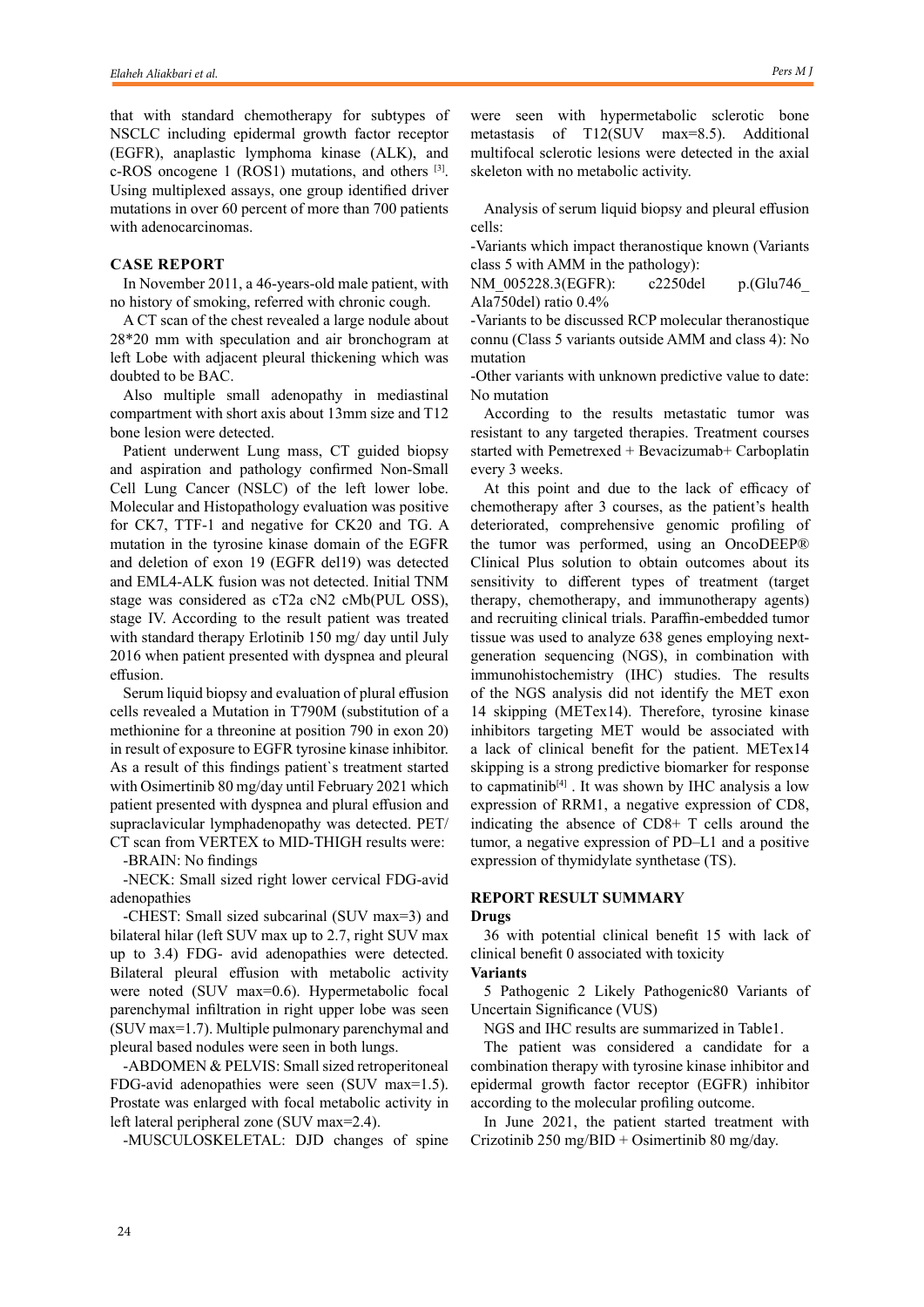| <b>Biomarker</b> | <b>Result</b>   | <b>VAF/CNV</b> | <b>Biological Impact</b> | <b>Therapeutical Impact</b> |
|------------------|-----------------|----------------|--------------------------|-----------------------------|
| <b>CCND1</b>     | <b>CNV AMPL</b> | 6              | Likely Pathogenic        | Tier IIC                    |
| <b>CDKN2A</b>    | <b>CNV LOSS</b> | $\theta$       | Pathogenic               | Tier IIC                    |
| <b>CDKN2B</b>    | <b>CNV LOSS</b> | $\theta$       | Pathogenic               | Tier III                    |
| <b>EGFR</b>      | <b>DEL</b>      | 15%            | Pathogenic               | Tier IA                     |
| EPHA3            | <b>LOH</b>      | 1              | Likely Pathogenic        | Tier III                    |
| <b>FAM175A</b>   | <b>LOH</b>      | 1              | Pathogenic               | Tier III                    |
| <b>MET</b>       | <b>CNV AMPL</b> | 1              | Pathogenic               | Tier IIC                    |

## **Table 1**. Identified Biomarkers for Therapies Response

**Table 2**. Other Biomarkers

| <b>Biomarker</b>    | <b>Result</b>              | <b>Scoring</b> |
|---------------------|----------------------------|----------------|
|                     |                            |                |
| CD8                 | Negative Expression        | $2\%$          |
| <b>Fusion Panel</b> | N <sub>o</sub>             |                |
| <b>HRD</b>          | Negative                   |                |
| METex14             | N <sub>o</sub>             |                |
| <b>MSI</b>          | Stable                     | -              |
| PD-L1               | Negative expression        | $0\%$          |
| PRM1                | Low Expression             | $2\%$          |
| <b>TS</b>           | <b>Positive Expression</b> | 20%            |
| <b>TUBB3</b>        | Low Expression             | $1\%$          |
| <b>TMB</b>          | High                       | 10.78          |
|                     |                            | Mut/Mb         |

Some days after initiating treatment, the patient felt significantly better and showed further improvement over the following weeks.

Currently, 5 months after the chemotherapy started, the patient recovered from dyspnea and pleural effusion resolved.

#### **DISCUSSION**

The patient presented with a progressive cancer and rapid deterioration of his performance status after receiving standard lines of treatment. The standard of treatment of NSCL and metastatic is limited and cancer progressed.

At this point, the need for a personalized treatment was raised. Given the remarkable advances in the identification of molecular biomarkers, it was decided to perform comprehensive tumor molecular profiling.

An EGFR in frame deletion was found. EGFR E746\_ A750del results in the deletion of four amino acids in the protein kinase domain of the EGFR protein from amino acids 746 to 750. E746\_A750del has not been characterized, however, other EGFR exon 19 deletion mutations are activating, and thus E746\_A750del is predicted to result in a gain of function. EGFR exon 19 deletions are associated with responsiveness to EGFR tyrosine kinase inhibitors therapy. A genomic MET (7 copies) amplification was found . Genomic amplification of c–MET has been observed in several cancers like pleural mesothelioma, glioma, NSCLC, gastric cancer, and it might be associated with an increase of the expression of the corresponding protein. Genomic amplifications of MET have been reported in several cancers and have been associated